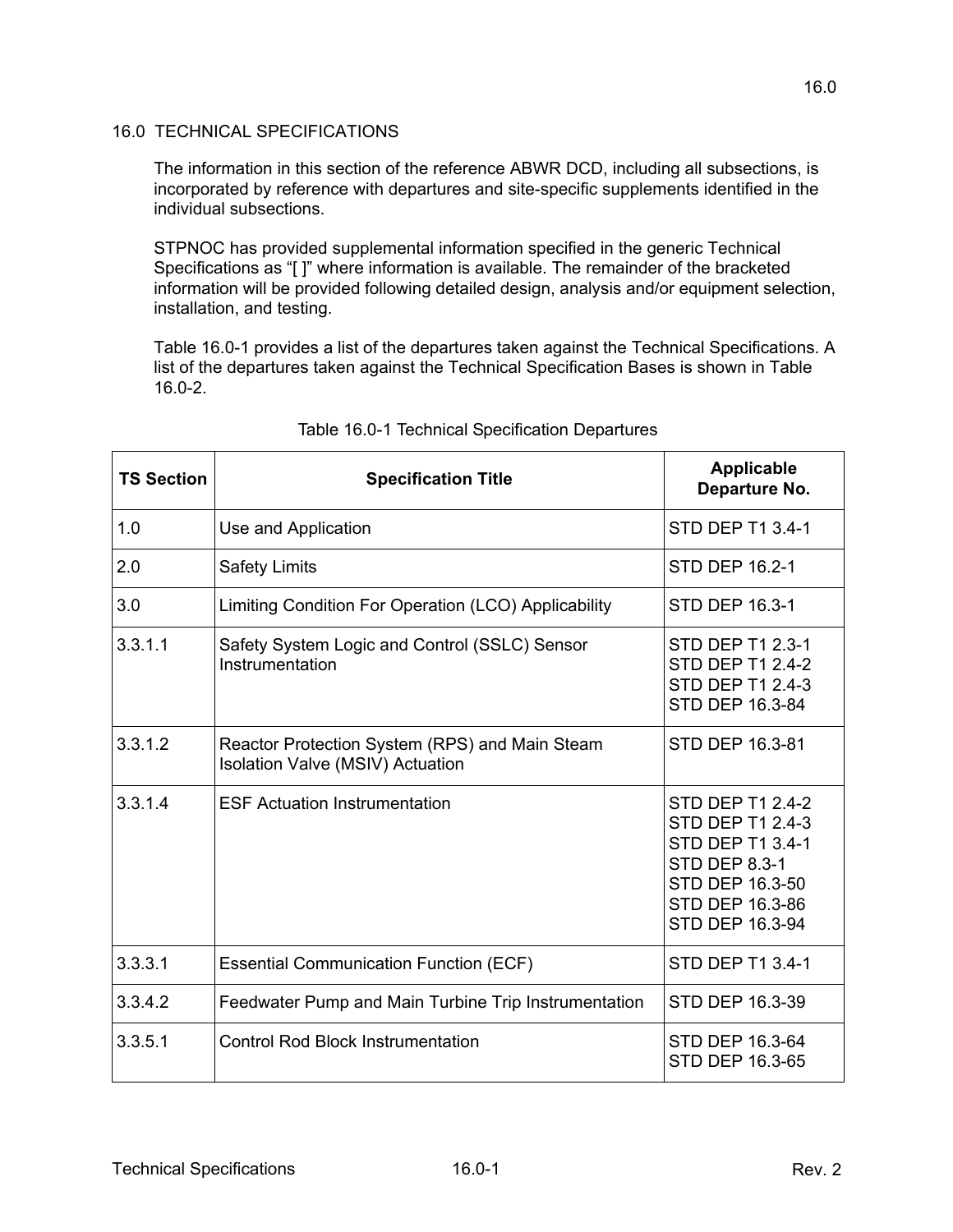| <b>TS Section</b> | <b>Specification Title</b>                                                                                                     | <b>Applicable</b><br>Departure No.                                               |
|-------------------|--------------------------------------------------------------------------------------------------------------------------------|----------------------------------------------------------------------------------|
| 3.3.6.1           | Post Accident Monitoring (PAM) Instrumentation                                                                                 | STD DEP T1 2.3-1<br>STD DEP T1 2.14-1<br><b>STD DEP 7.5-1</b><br>STD DEP 16.3-78 |
| 3.3.6.2           | Remote Shutdown System                                                                                                         | STD DEP T1 2.14-1<br>STD DEP 16.3-59<br>STD DEP 16.3-60                          |
| 3.3.7.1           | Control Room Habitability Area (CRHA) Emergency<br>Filtration (EF) System Instrumentation                                      | STD DEP 16.3-61                                                                  |
| 3.4.1             | Reactor Internal Pumps (RIPs) - Operating                                                                                      | <b>STD DEP 16.3-5</b>                                                            |
| 3.4.3             | <b>RCS Operational Leakage</b>                                                                                                 | <b>STD DEP 7.3-12</b>                                                            |
| 3.5.1             | <b>ECCS-Operating</b>                                                                                                          | <b>STD DEP 8.3-1</b>                                                             |
| 3.6.1.2           | <b>Primary Containment Air Locks</b>                                                                                           | STD DEP 16.3-69                                                                  |
| 3.6.1.3           | <b>Primary Containment Isolation Valves (PCIVs)</b>                                                                            | <b>STD DEP 6.2-1</b><br>STD DEP 16.3-71<br>STD DEP 16.3-72                       |
| 3.6.2.1           | <b>Suppression Pool Average Temperature</b>                                                                                    | STD DEP 16.3-32                                                                  |
| 3.6.3.1           | Primary Containment Hydrogen Recombiners                                                                                       | STD DEP T1 2.14-1                                                                |
| 3.6.4.1           | <b>Secondary Containment</b>                                                                                                   | STD DEP 16.3-29                                                                  |
| 3.7.1             | Reactor Building Cooling Water (RCW) System, Reactor<br>Service Water (RSW) System and Ultimate Heat Sink<br>(UHS) - Operating | STD DEP 16.3-16                                                                  |
| 3.7.2             | Reactor Building Cooling Water (RCW) System, Reactor<br>Service Water (RSW) System and Ultimate Heat Sink<br>(UHS) - Shutdown  | STD DEP 16.3-16<br>STD DEP 16.3-46                                               |
| 3.7.3             | Reactor Building Cooling Water (RCW) System,<br>ReactorService Water (RSW) System and Ultimate Heat<br>Sink (UHS) - Refueling  | STD DEP 16.3-46                                                                  |
| 3.7.4             | Control Room Habitability Area (CRHA) - Emergency<br>Filtration (EF) System                                                    | STD DEP 16.3-47                                                                  |

Table 16.0-1 Technical Specification Departures (Continued)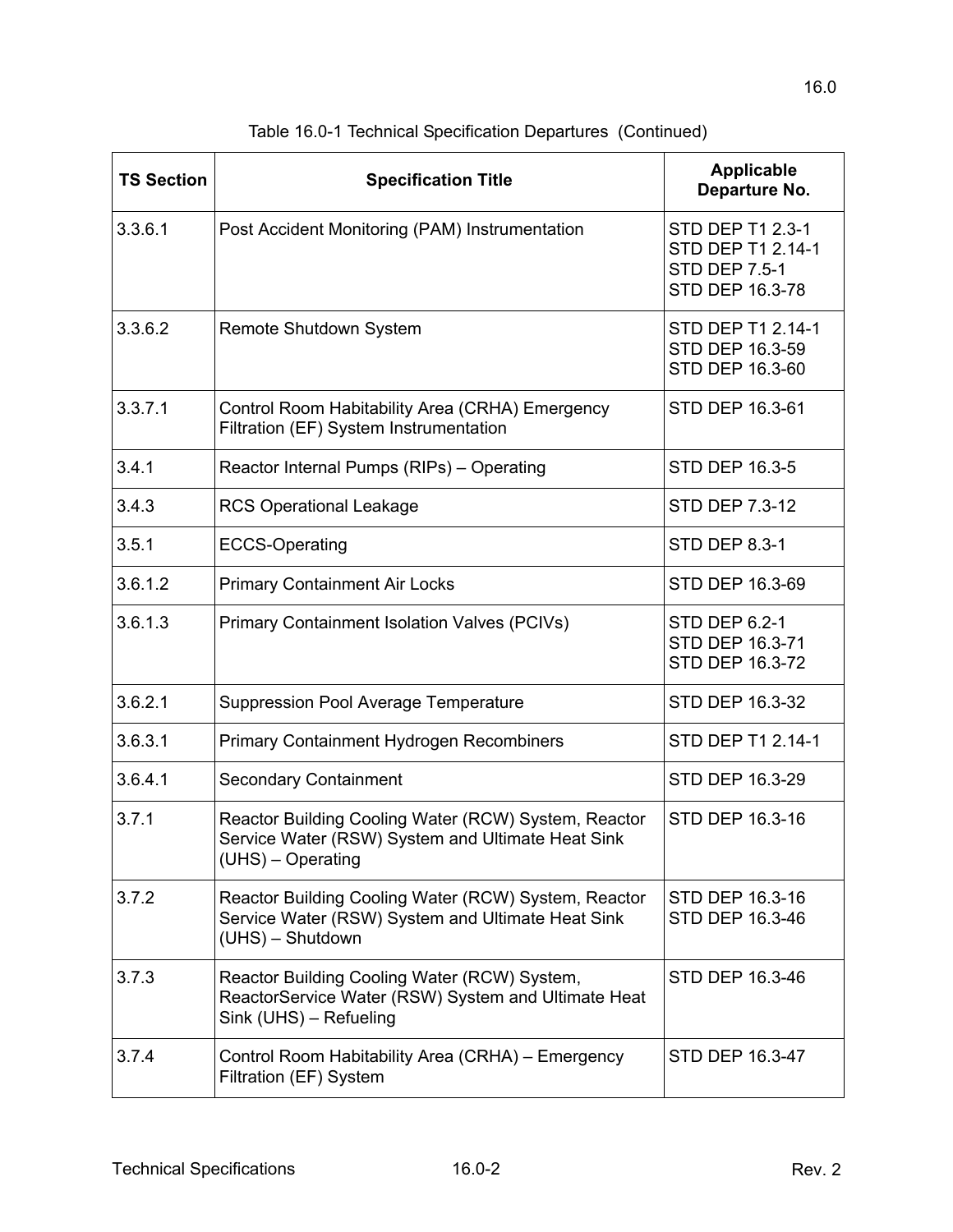| <b>TS Section</b> | <b>Specification Title</b>                                    | <b>Applicable</b><br>Departure No.                                                                                                                                        |
|-------------------|---------------------------------------------------------------|---------------------------------------------------------------------------------------------------------------------------------------------------------------------------|
| 3.8.1             | AC Sources - Operating                                        | <b>STD DEP 8.3-1</b><br>STD DEP 16.3-49                                                                                                                                   |
| 3.8.2             | AC Sources - Refueling                                        | STD DEP 16.3-41                                                                                                                                                           |
| 3.8.3             | Diesel Fuel Oil, Lube Oil, and Starting Air                   | <b>STD DEP 16.3-51</b>                                                                                                                                                    |
| 3.8.4             | DC Sources - Operating                                        | <b>STD DEP 8.3-1</b>                                                                                                                                                      |
| 3.8.6             | <b>Battery Cell Parameters</b>                                | STD DEP 16.3-58                                                                                                                                                           |
| 3.8.9             | Distribution Systems - Operating                              | <b>STD DEP 8.3-1</b>                                                                                                                                                      |
| 3.8.11            | AC Sources-Shutdown (Low Water Level)                         | <b>STD DEP 8.3-1</b>                                                                                                                                                      |
| 3.9.1             | <b>Refueling Equipment Interlocks</b>                         | <b>STD DEP 16.3-25</b>                                                                                                                                                    |
| 3.9.5             | Control Rod Operability - Refueling                           | STD DEP 16.3-15                                                                                                                                                           |
| 3.10.4            | Control Rod Withdrawal - Cold Shutdown                        | STD DEP 16.3-19                                                                                                                                                           |
| 3.10.5            | Control Rod Drive (CRD) Removal - Refueling                   | STD DEP 16.3-21                                                                                                                                                           |
| 3.10.7            | <b>Control Rod Testing - Operating</b>                        | <b>STD DEP 16.3-4</b>                                                                                                                                                     |
| 3.10.12           | Multiple Control Rod Drive Subassembly Removal -<br>Refueling | STD DEP 16.3-17                                                                                                                                                           |
| 5.0               | <b>Administrative Controls</b>                                | STD DEP T1 2.14-1<br><b>STD DEP T1 3.4-1</b><br><b>STD DEP 16.3-8</b><br><b>STD DEP 16.5-1</b><br><b>STD DEP 16.5-2</b><br><b>STD DEP 16.5-3</b><br><b>STD DEP 16.5-4</b> |

Table 16.0-1 Technical Specification Departures (Continued)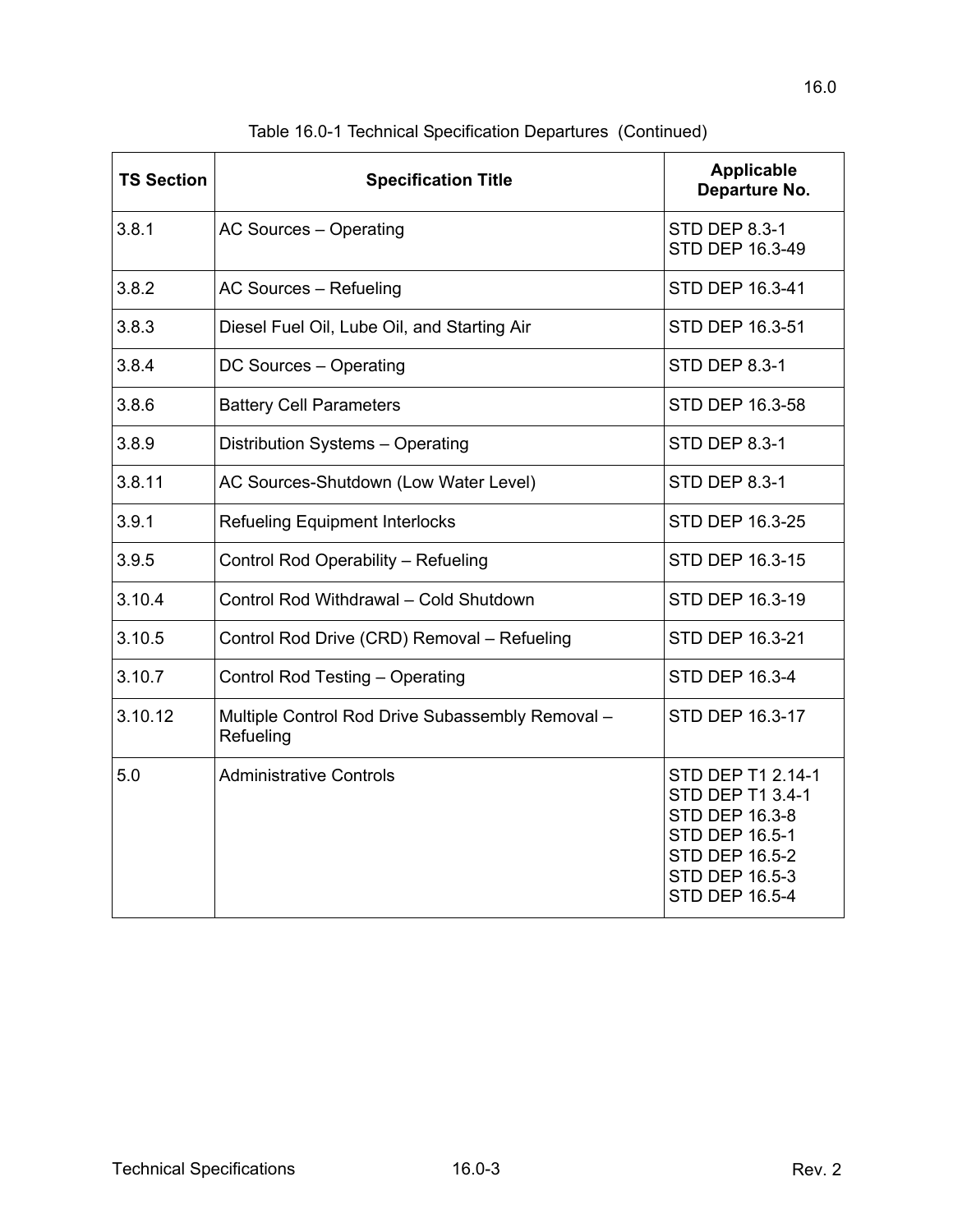<span id="page-3-0"></span>

| <b>Bases</b><br><b>Section</b> | <b>Specification Title</b>                                                         | <b>Applicable Departure</b><br>No.                                                                                                                                                                           |
|--------------------------------|------------------------------------------------------------------------------------|--------------------------------------------------------------------------------------------------------------------------------------------------------------------------------------------------------------|
| B 2.1.1                        | <b>Reactor Core SLs</b>                                                            | <b>STD DEP 16.2-1</b>                                                                                                                                                                                        |
| B 2.1.2                        | Reactor Coolant System (RCS) Pressure SL                                           | <b>STD DEP 16.2-1</b><br><b>STD DEP 16.2-2</b>                                                                                                                                                               |
| B 3.0                          | Limiting Condition For Operation (LCOs and<br><b>Surveillance Requirements)</b>    | <b>STD DEP 16.3-1</b><br><b>STD DEP 16.3-2</b>                                                                                                                                                               |
| B 3.1.1                        | Shutdown Margin (SDM)                                                              | <b>STD DEP 16.3-4</b>                                                                                                                                                                                        |
| B 3.1.2                        | <b>Reactivity Anomalies</b>                                                        | STD DEP 16.3-89                                                                                                                                                                                              |
| B 3.1.3                        | <b>Control Rod Operability</b>                                                     | STD DEP 16.3-68<br>STD DEP 16.3-90                                                                                                                                                                           |
| B 3.1.7                        | Standby Liquid Control (SLC) System                                                | <b>STD DEP 16.3-3</b>                                                                                                                                                                                        |
| B 3.3.1.1                      | Safety System Logic and Control (SSLC) Sensor<br>Instrumentation                   | <b>STD DEP T1 2.3-1</b><br><b>STD DEP T1 2.4-2</b><br><b>STD DEP T1 2.4-3</b><br><b>STD DEP T1 3.4-1</b><br><b>STD DEP 8.3-1</b><br>STD DEP 16.3-85<br>STD DEP 16.3-91<br>STD DEP 16.3-92<br>STD DEP 16.3-93 |
| B 3.3.1.2                      | Reactor Protection System (RPS) and Main Steam<br>Isolation Valve (MSIV) Actuation | <b>STD DEP T1 3.4-1</b><br>STD DEP 16.3-57<br>STD DEP 16.3-81<br>STD DEP 16.3-82                                                                                                                             |
| B 3.3.1.3                      | Standby Liquid Control (SLC) and Feedwater<br>Runback (FWRB) Actuation             | STD DEP 16.3-83                                                                                                                                                                                              |
| B 3.3.1.4                      | Engineered Safety Features (ESF) Actuation<br>Instrumentation                      | <b>STD DEP T1 2.4-2</b><br><b>STD DEP T1 2.4-3</b><br><b>STD DEP T1 3.4-1</b><br>STD DEP 7.3-17<br><b>STD DEP 8.3-1</b><br>STD DEP 16.3-87                                                                   |
| B 3.3.3.1                      | <b>Essential Communication Function</b>                                            | STD DEP T1 3.4-1                                                                                                                                                                                             |

Table 16.0-2 Technical Specification Bases Departures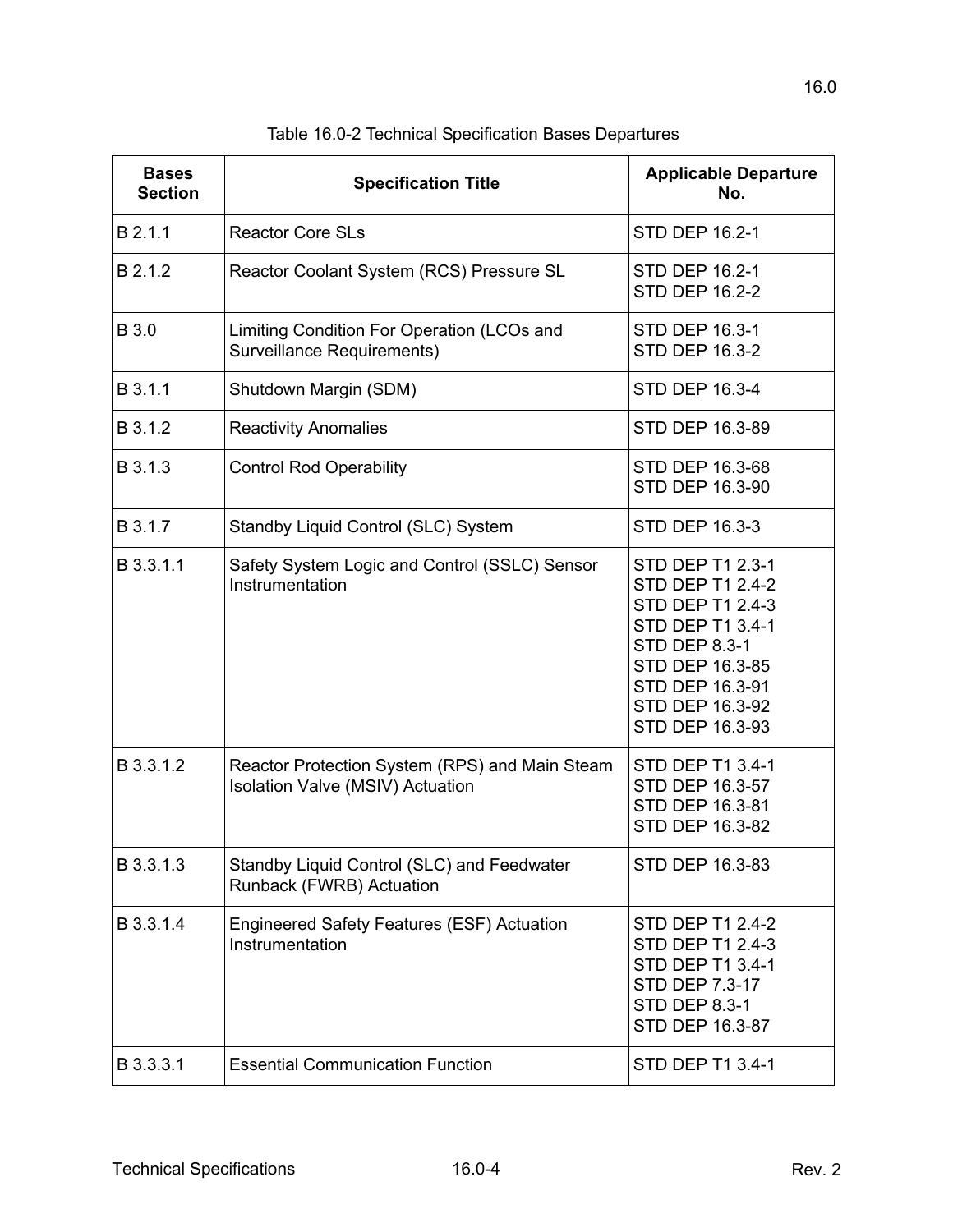| <b>Bases</b><br><b>Section</b> | <b>Specification Title</b>                                                                                          | <b>Applicable Departure</b><br>No.                                                                                      |
|--------------------------------|---------------------------------------------------------------------------------------------------------------------|-------------------------------------------------------------------------------------------------------------------------|
| B 3.3.4.1                      | Anticipated Transient Without Scram (ATWS) and<br>End-of-Cycle Recirculation Pump Trip (EOC-RPT)<br>Instrumentation | STD DEP T1 3.4-1<br>STD DEP 16.3-55                                                                                     |
| B 3.3.4.2                      | Feedwater Pump and Main Turbine Trip<br>Instrumentation                                                             | STP DEP 10.4-5<br>STD DEP 16.3-39                                                                                       |
| B 3.3.5.1                      | <b>Control Rod Block Instrumentation</b>                                                                            | STD DEP T1 3.4-1<br>STD DEP 16.3-66<br>STD DEP 16.3-67                                                                  |
| B 3.3.6.1                      | Post Accident Monitoring (PAM) Instrumentation                                                                      | STD DEP T1 2.3-1<br>STD DEP T1 2.14-1<br>STD DEP T1 3.4-1<br><b>STD DEP 7.5-1</b><br>STD DEP 16.3-77<br>STD DEP 16.3-78 |
| B 3.3.6.2                      | Remote Shutdown System                                                                                              | STD DEP T1 2.14-1<br>STD DEP T1 3.4-1<br><b>STD DEP 8.3-1</b><br>STD DEP 16.3-59<br>STD DEP 16.3-60                     |
| B 3.3.8.1                      | <b>Electric Power Monitoring</b>                                                                                    | STD DEP 16.3-62                                                                                                         |
| B 3.3.8.2                      | <b>Reactor Coolant Temperature Monitoring</b>                                                                       | STD DEP 16.3-63                                                                                                         |
| B 3.4.1                        | Reactor Internal Pumps (RIPs) - Operating                                                                           | STD DEP 16.3-5<br><b>STD DEP 16.3-6</b>                                                                                 |
| B 3.4.2                        | Safety/Relief Valves (S/RVs)                                                                                        | STD DEP 16.3-7                                                                                                          |
| B 3.4.3                        | <b>RCS Operational Leakage</b>                                                                                      | <b>STD DEP 7.3-12</b><br>STD DEP 16.3-11                                                                                |
| B 3.4.7                        | Residual Heat Removal (RHR) Shutdown Cooling<br>System-Hot Shutdown                                                 | STD DEP 16.3-9                                                                                                          |
| B 3.4.8                        | Residual Heat Removal (RHR) Shutdown Cooling<br>System-Cold Shutdown                                                | <b>STD DEP 16.3-9</b>                                                                                                   |
| B 3.4.9                        | RCS Pressure and Temperature (P/T) Limits                                                                           | STD DEP 16.3-8                                                                                                          |
| B 3.5.1                        | <b>ECCS-Operating</b>                                                                                               | STD DEP 16.3-10                                                                                                         |

Table 16.0-2 Technical Specification Bases Departures (Continued)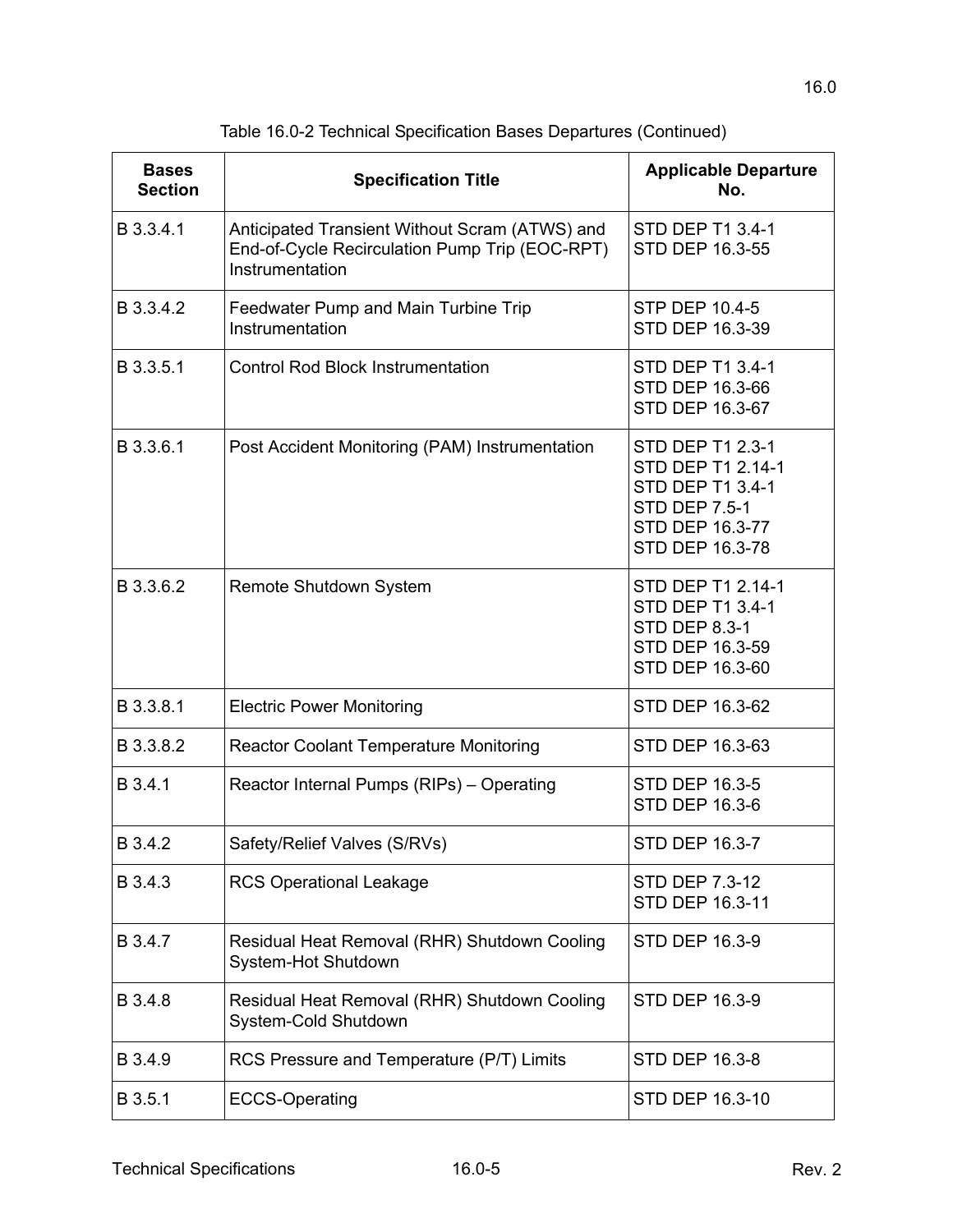| <b>Bases</b><br><b>Section</b> | <b>Specification Title</b>                                                                                                     | <b>Applicable Departure</b><br>No.                                                   |
|--------------------------------|--------------------------------------------------------------------------------------------------------------------------------|--------------------------------------------------------------------------------------|
| B 3.6.1.1                      | <b>Primary Containment</b>                                                                                                     | <b>STD DEP 6.2-2</b><br>STD DEP 16.3-43<br>STD DEP 16.3-44<br><b>STD DEP 16.3-45</b> |
| B 3.6.1.2                      | <b>Primary Containment Air Locks</b>                                                                                           | <b>STD DEP 6.2-2</b><br>STD DEP 16.3-70                                              |
| B 3.6.1.3                      | <b>Primary Containment Isolation Valves</b>                                                                                    | STD DEP 16.3-71<br>STD DEP 16.3-72<br>STD DEP 16.3-73<br>STD DEP 16.3-74             |
| B 3.6.1.4                      | <b>Drywell Pressure</b>                                                                                                        | <b>STD DEP 6.2-2</b>                                                                 |
| B 3.6.1.6                      | Wetwell-to-Drywell Vacuum Breakers                                                                                             | STD DEP 16.3-34                                                                      |
| B 3.6.2.1                      | Suppression Pool Average Temperature                                                                                           | STD DEP 16.3-32<br>STD DEP 16.3-33                                                   |
| B 3.6.2.3                      | Residual Heat Removal (RHR) Suppression Pool<br>Cooling                                                                        | STD DEP 16.3-36<br>STD DEP 16.3-37                                                   |
| B 3.6.3.1                      | <b>Primary Containment Hydrogen Recombiners</b>                                                                                | STD DEP T1 2.14-1                                                                    |
| B 3.6.3.2                      | Primary Containment Oxygen Concentration                                                                                       | STD DEP T1 2.14-1                                                                    |
| B 3.6.4.1                      | <b>Secondary Containment</b>                                                                                                   | STD DEP 16.3-29<br>STD DEP 16.3-30                                                   |
| B 3.6.4.3                      | Standby Gas Treatment (SGT) System                                                                                             | STD DEP 16.3-31                                                                      |
| B 3.7.1                        | Reactor Building Cooling Water (RCW) System,<br>Reactor Service Water (RSW) System and Ultimate<br>Heat Sink (UHS) - Operating | STD DEP 16.3-16                                                                      |
| B 3.7.2                        | Reactor Building Cooling Water (RCW) System,<br>Reactor Service Water (RSW) System and Ultimate<br>Heat Sink (UHS) - Shutdown  | STD DEP 16.3-16<br>STD DEP 16.3-46                                                   |
| B 3.7.3                        | Reactor Building Cooling Water (RCW) System,<br>Reactor Service Water (RSW) System and Ultimate<br>Heat Sink (UHS) - Refueling | STD DEP 16.3-46                                                                      |

Table 16.0-2 Technical Specification Bases Departures (Continued)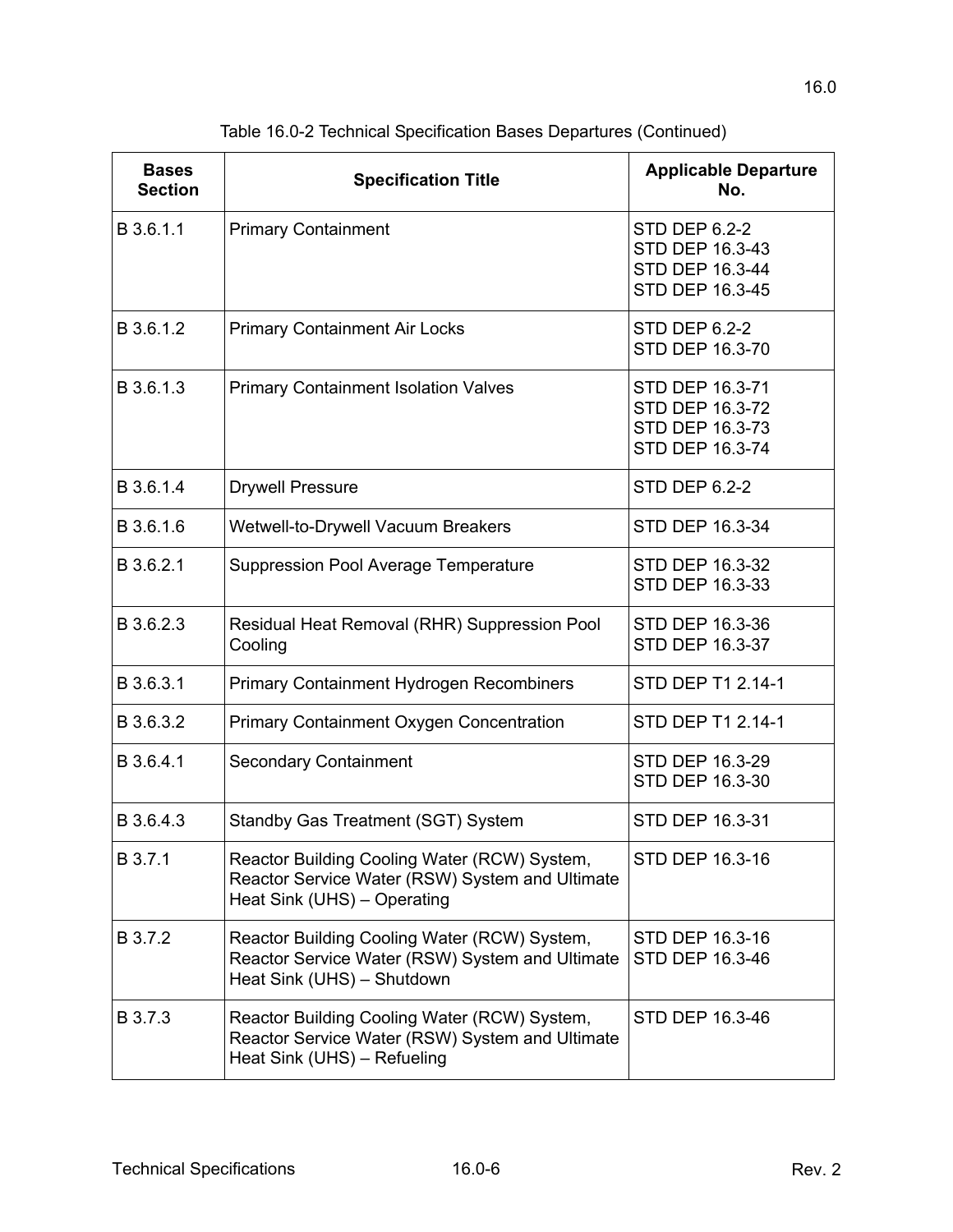| <b>Bases</b><br><b>Section</b> | <b>Specification Title</b>                                                         | <b>Applicable Departure</b><br>No.                                |
|--------------------------------|------------------------------------------------------------------------------------|-------------------------------------------------------------------|
| B 3.7.4                        | Control Room Habitability Area (CRHA) -<br><b>Emergency Filtration (EF) System</b> | STD DEP 16.3-47<br>STD DEP 16.3-48                                |
| B 3.7.5                        | Control Room Habitability Area (CRHA) - Air<br>Conditioning (AC) System            | STD DEP 16.3-76                                                   |
| B 3.7.6                        | Main Condenser Offgas                                                              | STD DEP 16.3-75                                                   |
| B 3.8.1                        | <b>AC Sources-Operating</b>                                                        | <b>STD DEP 8.3-1</b><br>STD DEP 16.3-80                           |
| B 3.8.2                        | <b>AC Sources-Refueling</b>                                                        | <b>STD DEP 8.3-1</b><br>STD DEP 16.3-40                           |
| B 3.8.3                        | Diesel Fuel Oil, Lube Oil, and Starting Air Subystem                               | STD DEP 16.3-51                                                   |
| B 3.8.4                        | DC Sources - Operating                                                             | <b>STD DEP T1 3.4-1</b><br>STD DEP 16.3-42                        |
| B 3.8.7                        | Inverters - Operating                                                              | <b>STD DEP 8.3-1</b>                                              |
| B 3.8.8                        | Inverters - Shutdown                                                               | <b>STD DEP 8.3-1</b><br>STD DEP 16.3-52                           |
| B 3.8.9                        | Distribution Systems - Operating                                                   | STD DEP T1 2.12-2<br><b>STD DEP 8.3-1</b><br><b>STD DEP 8.3-3</b> |
| B 3.8.11                       | AC Sources - Shutdown (Low Water Level)                                            | <b>STD DEP 8.3-1</b>                                              |
| B 3.9.1                        | <b>Refueling Equipment Interlocks</b>                                              | STD DEP 16.3-25                                                   |
| B 3.9.2                        | <b>Refuel Position Rod-Out Interlock</b>                                           | STD DEP 16.3-14                                                   |
| B 3.9.3                        | <b>Control Rod Position</b>                                                        | STD DEP 7.7-18                                                    |
| B 3.9.4                        | <b>Control Rod Position Indication</b>                                             | STD DEP 7.7-10                                                    |
| B 3.9.6                        | Reactor Pressure Vessel (RPV) Water Level                                          | STD DEP 16.3-35                                                   |
| B 3.9.7                        | Residual Heat Removal (RHR) Shutdown Cooling<br>System - High Water Level          | <b>STD DEP 16.3-9</b><br>STD DEP 16.3-12                          |

Table 16.0-2 Technical Specification Bases Departures (Continued)